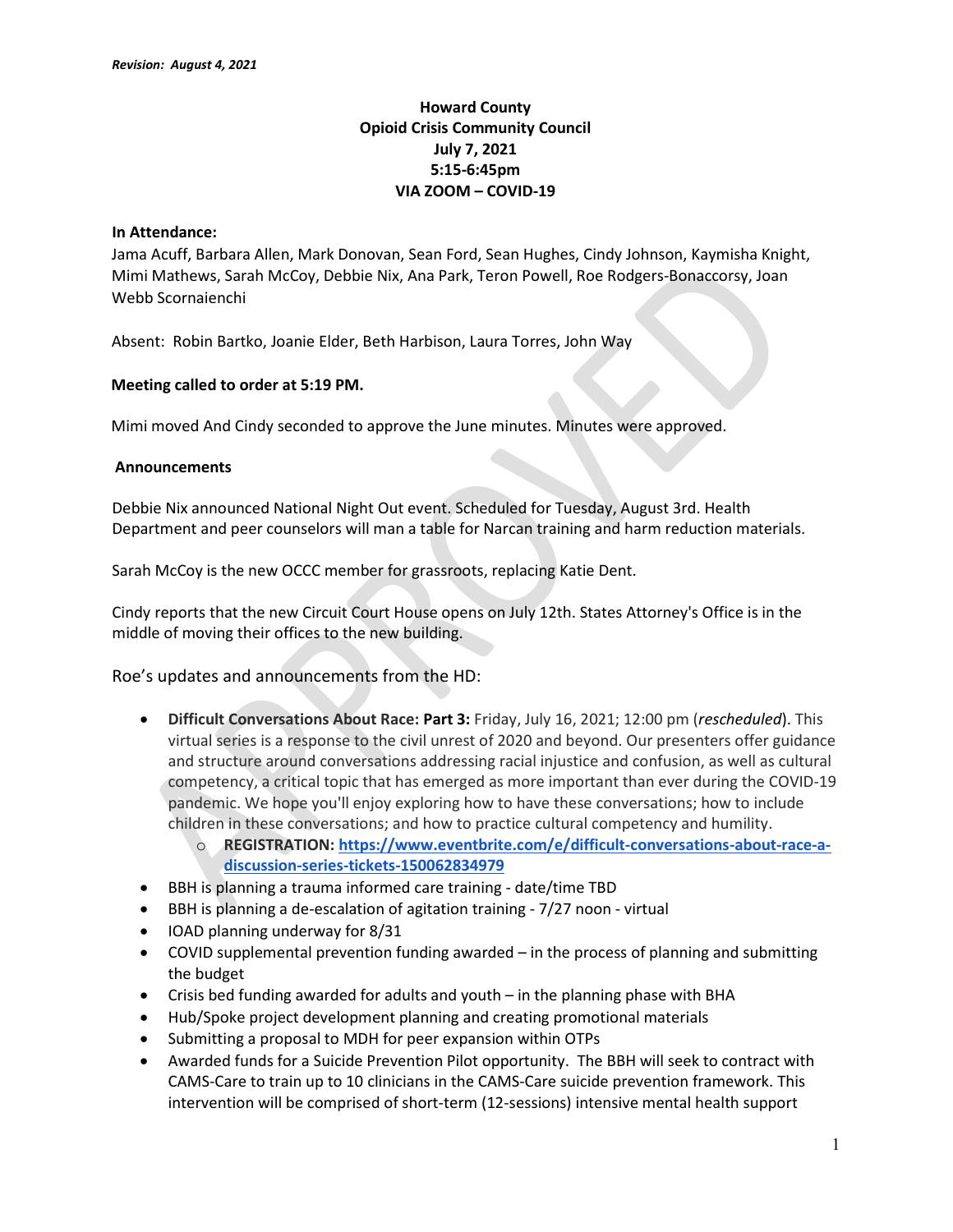#### Revision: August 4, 2021

delivered by licensed mental health providers for the youth and adult population, specifically targeting individuals experiencing suicidal ideation and exhibiting self-harming behaviors. 

# Other – Barbara Updates

- Mimi had asked about the sign boards at the fire stations around the county. Were these signs going down? Barbara checked and these are not going away. Some fire stations are transitioning to electronic signage (such as Elkridge), so some signs may be
- OOCC just completed a grant review process for \$5+ million. Requests of \$14.3 million were received. Barbara will send out a list of awards when released.
- The General Assembly has extended Telehealth protections with the Protect Telehealth bill, Flyer to be sent out when completed.
- Barbara completed a MDH Trauma informed care training. She recommends looking up Dr. Gabor Mate's documentary, "The Wisdom of Trauma". Dr. Mate has run harm reduction and housing programs for over 25 years in Vancouver, Canada.
- Behavioral Health Administration is receiving over \$70 million for substance use disorders and mental health programs. MD has received \$12M from the Opioid Restitution Fund w/\$4 million designated for Stop Overdose Strategy (SOS) program. There is a list of how these funds can be allocated.

International Overdose Awareness Day, IOAD, will take place on August 31st, Tuesday from 6:00 to 8:30 PM and will be in person! St John's Episcopal Church, 9120 Frederick Rd, Ellicott City, MD 21042. This event is held annually to honor those in recovery and those who have died due to substance use disorders. We are currently proposing to have no vendor tables with a reception from 6 to 7 and an extended program from 7:00 to 8:30 PM ending in a candlelight vigil. The event will take place inside of the church. Volunteers needed – raise your hands.

Teron suggested that we include education awareness to the community about the law enforcement assisted diversion program, LEAD. Debbie suggested some sort of an appreciation for first responders; Barbara suggested adding BHA and HCHD as a part of that appreciation. Volunteers - Cindy, Mimi, Jama and two folks from grassroots and of course several folks from the Howard County Health Department. Fire department - overdose response call may be shown by video – TBD. Music needed for the evening. Lots of opportunities to help – contact Barbara.

Barbara talked about the Howard County Youth Behavioral Health Roadmap. Presented at the yearend meeting of the HCPSS's Mental Health Community Advisory Council, this looked like something OCCC (and beyond) could collaborate with. The Roadmap was quite thorough except it was missing SUD information. Barbara spoke with Candace Ball, from the Office of Howard County Local Children's Board and learned they were glad to collaborate to insure a more complete Roadmap. Because this focuses on children's needs and there is a great need for behavioral health services for children/youth not only in Howard County but across the state, Barbara has been looking for other collaborators. To date, Ann Geddes and others have stepped up and are interested in this effort. Beyond HC, this effort is applicable to effort on the Lt. Gov. Rutherford's Commission to Study Mental and Behavioral Health. The Youth and Family Committee is specifically targeted along with the lead of BHA's children's services – Dr. Maria Rodowski-Stancos. Barbara will arrange for a presentation in August.

Mimi offered to collaborate with Joan and Mark to reach out to Scout troops and other youth groups to provide educational efforts.